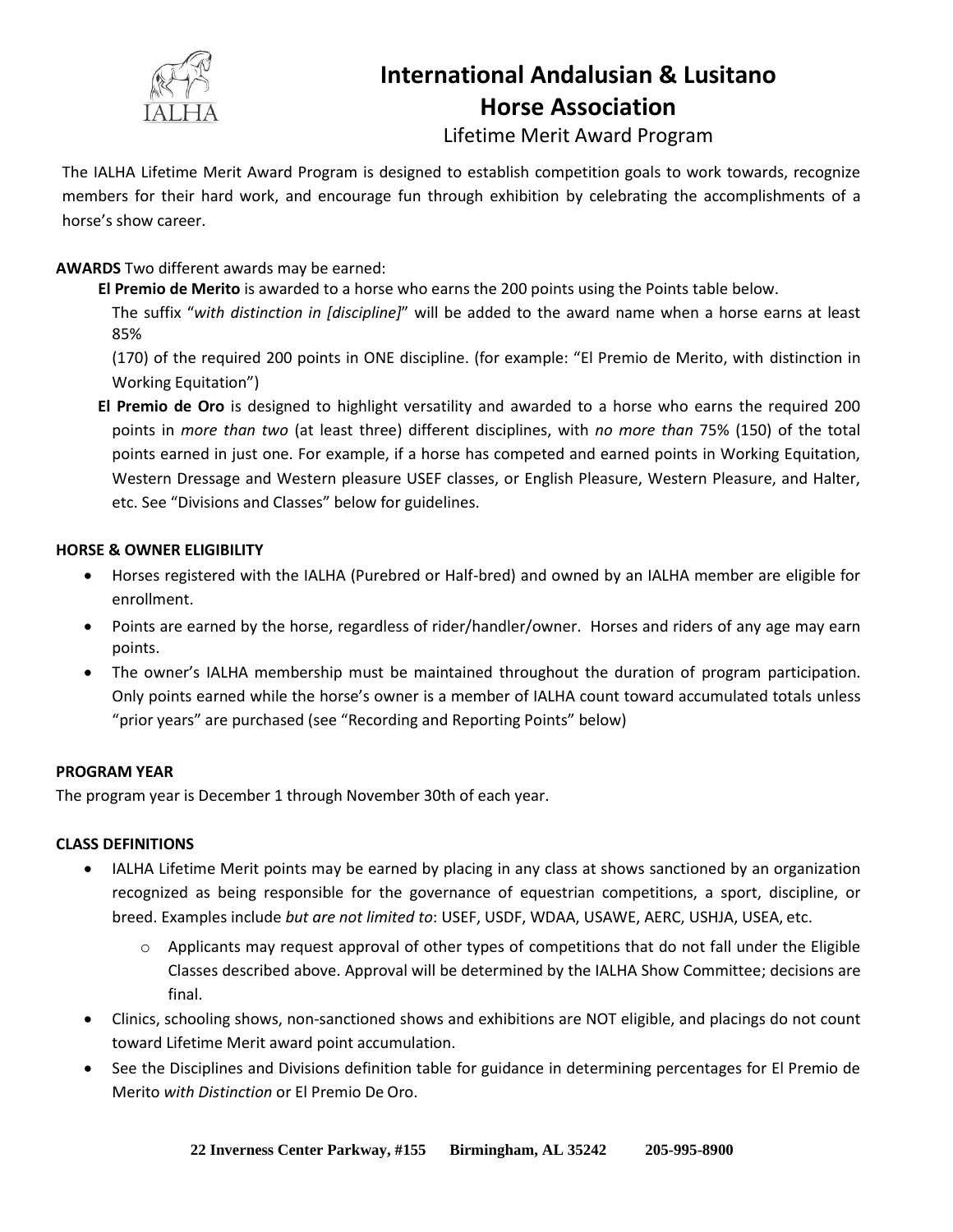

## **International Andalusian & Lusitano Horse Association**

Lifetime Merit Award Program

**EARNING POINTS** Points are calculated using the following scale:

| # Horses in    | <b>Points for:</b> |             |           |                       |                       |
|----------------|--------------------|-------------|-----------|-----------------------|-----------------------|
| <b>Class</b>   | $1st$ place        | $2nd$ place | 3rd place | 4 <sup>th</sup> place | 5 <sup>th</sup> place |
|                |                    |             |           |                       |                       |
|                |                    |             |           |                       |                       |
| 13             |                    |             |           |                       |                       |
| $\overline{4}$ |                    |             |           |                       |                       |
| $5 - 8$        |                    |             |           |                       |                       |
| $9 - 15$       | 8                  | 6           |           |                       |                       |
| $16+$          | 10                 | 8           |           |                       |                       |

eligible show that is Open to All Breeds. \* Two (2) additional points are earned (add to the points earned using the scale above) when placing in any

#### **ENROLLMENT FORM and FEES**

- full at the time that the enrollment is submitted. • Complete and send *Lifetime Merit Award Program Enrollment Form* to enroll. Nomination fees are due in
- The one-time fee per horse of \$100 is due when Entry is submitted.
- To submit forms and fees, either:
	- E-mail form to *[info@ialha.org](mailto:info@ialha.org)* and call 205.995.8900 to request a PayPal invoice or pay by credit card, or
	- o Mail form and check, to IALHA Attn: Lifetime Merit Award Program

 **RECORDING and REPORTING POINTS** Attach all supporting documentation:

- are added. It is recommended that you print out horse result reports at the end of each program year. some organizations (e.g. USEF) may drop earlier years from their online show result reports as new ones Participants should run the report in accordance with the IALHA award program year. Please note that This report must contain the Show name, Show Date, Horse's placing and number of horses in the class. • Print out and submit official horse show results reports from a governing organization (USEF, USDF, etc.).
- USPRE or ANCCE). completed in its entirety and signed by the Show Secretary (often required for shows sanctioned by the • For points accumulated for which a results report is not available, submit a *Competition Points Report*,
- legibleformat. the sheet and write legibly. If this spreadsheet is not used, results must be provided in a clear, logical, and • A tracking spreadsheet is available for use in tallying and tracking points. Type in the information, or print